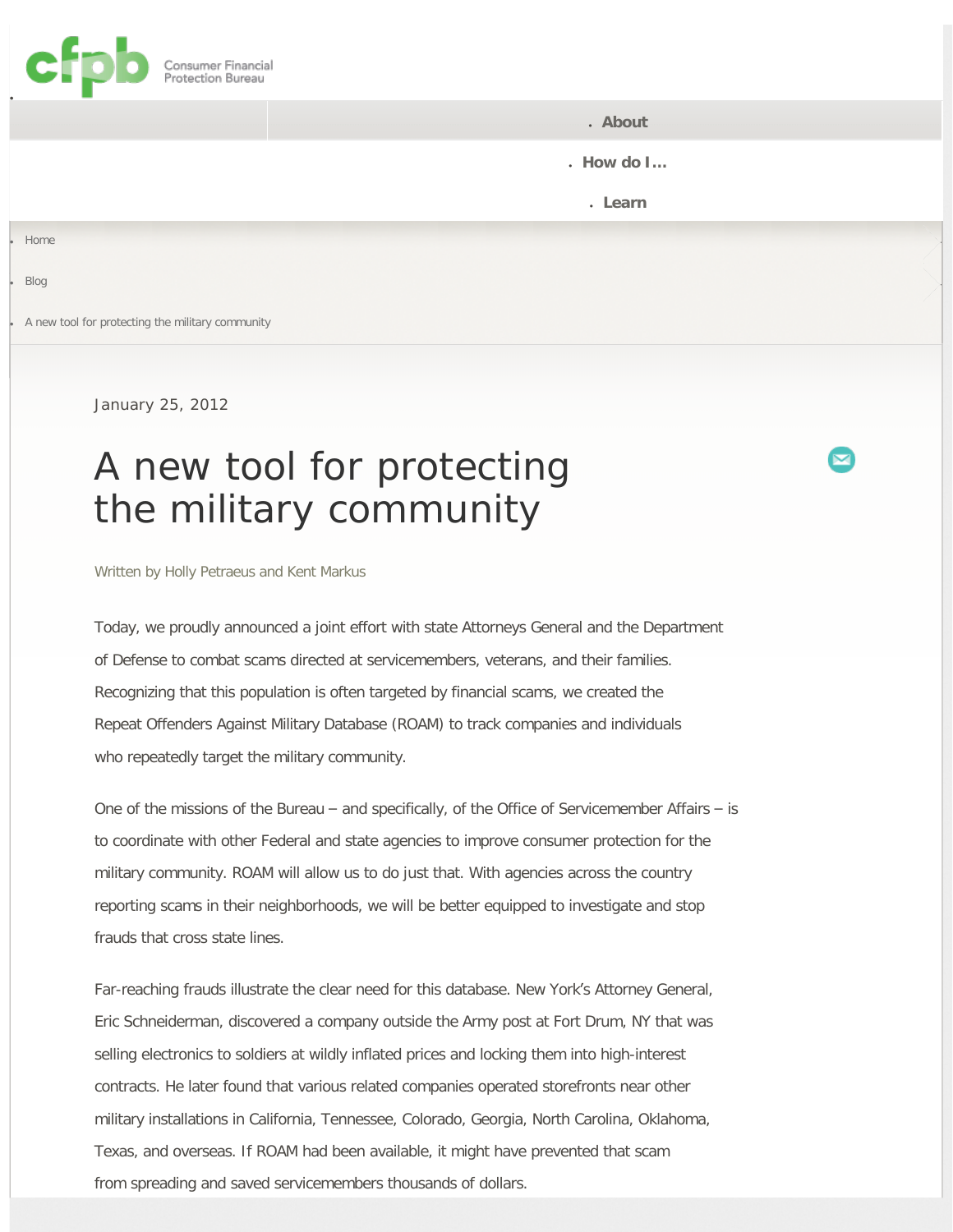ROAM is the first database of its kind. Until now, there has been no central mechanism for officials to run a quick search for actions taken by various federal, state and local law enforcers against those who target the military. The Federal Trade Commission operates Military Sentinel, which is an invaluable database of consumer complaints from the military community, but it does not report on completed enforcement actions. ROAM will have information on formal actions against perpetrators of financial schemes targeting the military. Law enforcement officials across the country, including state Attorneys General, United States Attorneys, local officials, and Judge Advocates (JAGs), will be able to contribute to and search the database.

Anyone can send information about formal actions to [ROAMDatabase@cfpb.gov.](mailto:roamdatabase@cfpb.gov) Law enforcement officials can send us an email to request access to the database, and we will send instructions on registering when the database goes live in early February.

Earlier today, Attorneys General Jack Conway (KY) and Derek Schmidt (KS), co-chairmen of the Consumer Protection Committee of the National Association of Attorneys General, sent a [letter](http://www.consumerfinance.gov/wp-content/uploads/2012/01/Project-ROAM-CFPB.pdf) to all of their fellow Attorneys General calling on them to contribute information to the ROAM Database. We hope that all those involved in law enforcement will help contribute information to make ROAM as robust and useful as possible.



(L-R) Kent Markus, Col. Paul Kantwill, Holly Petraeus, CFPB Director Richard Cordray, NY Attorney General Eric Schneiderman, and FTC Commissioner Julie Brill.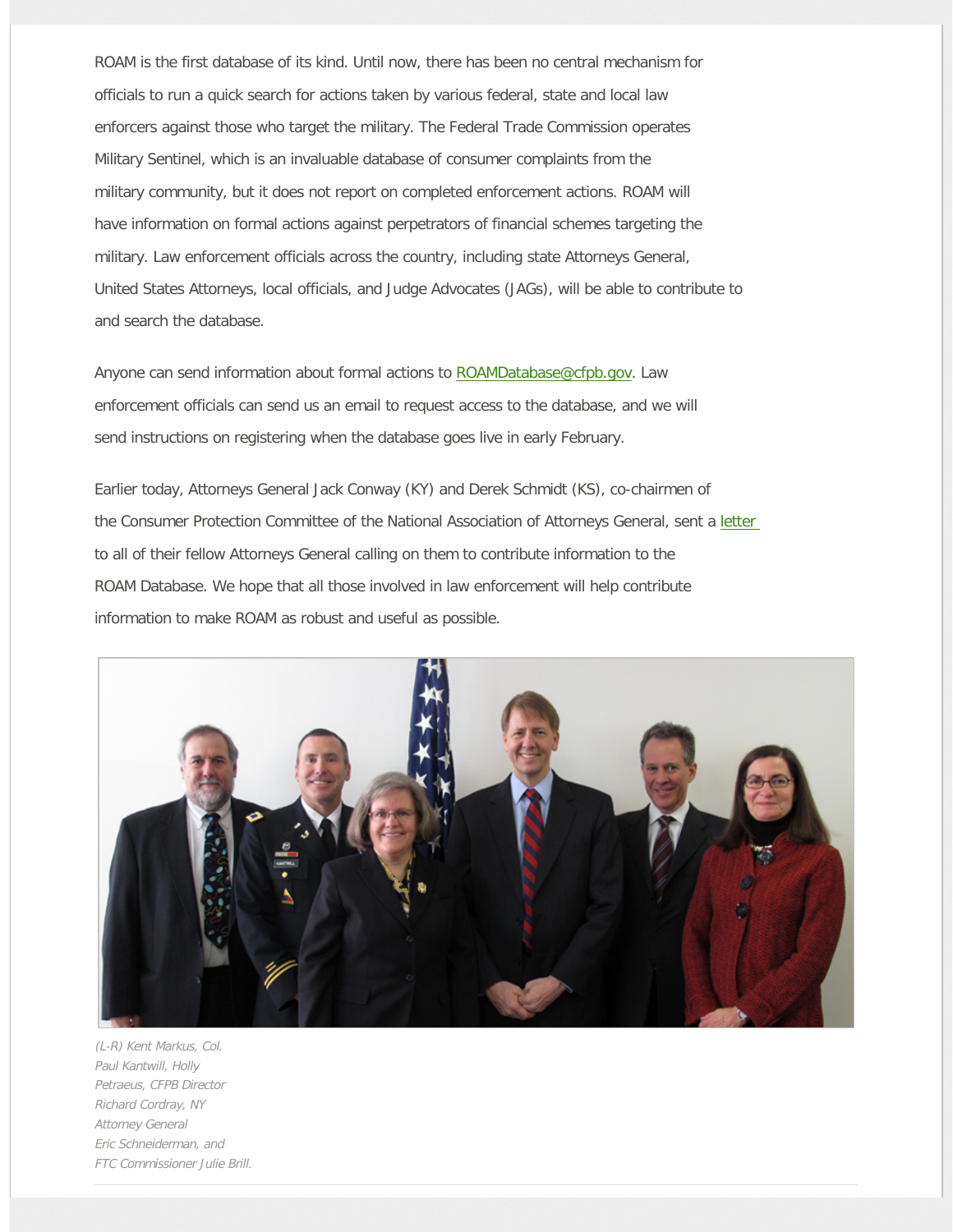

Learn more about [Enforcement](http://www.consumerfinance.gov/category/enforcement/) | [Servicemembers](http://www.consumerfinance.gov/category/servicemembers/)

Read our [comment policy.](http://www.consumerfinance.gov/comment-policy/) Do not post personal information (e.g., name, address, Social Security number).

http://tinyurl.com/PatentABusinessMethod Patent A Business Method Great thought. Will check back later for more other articles. Regard.

http://pulse.yahoo.com/\_NHZO25JZG6AONOHE65YWZ62I3I HeXt Definitely like this idea.

Please read our **[comment policy](http://www.consumerfinance.gov/comment-policy/)** before posting. Comments should not include personal information (e.g., name, address, Social Security number), and comments that contain it may be edited or removed by CFPB Staff for the commenter's protection. Our comments are powered by **[DISQUS](http://disqus.com/)** ([privacy policy\)](http://docs.disqus.com/help/30/). DISQUS may collect your e-mail address to enable you to comment; that information is visible to CFPB Staff.

| Receive updates by Email       |
|--------------------------------|
| Get updates<br>Luun<br>addeess |

## Thanks for visiting!

• [Inside the CFPB](#page-0-0)

●

●

- ❍ [Open government](http://www.consumerfinance.gov/open/)
- ❍ [Leadership calendar](http://www.consumerfinance.gov/leadership-calendar/)